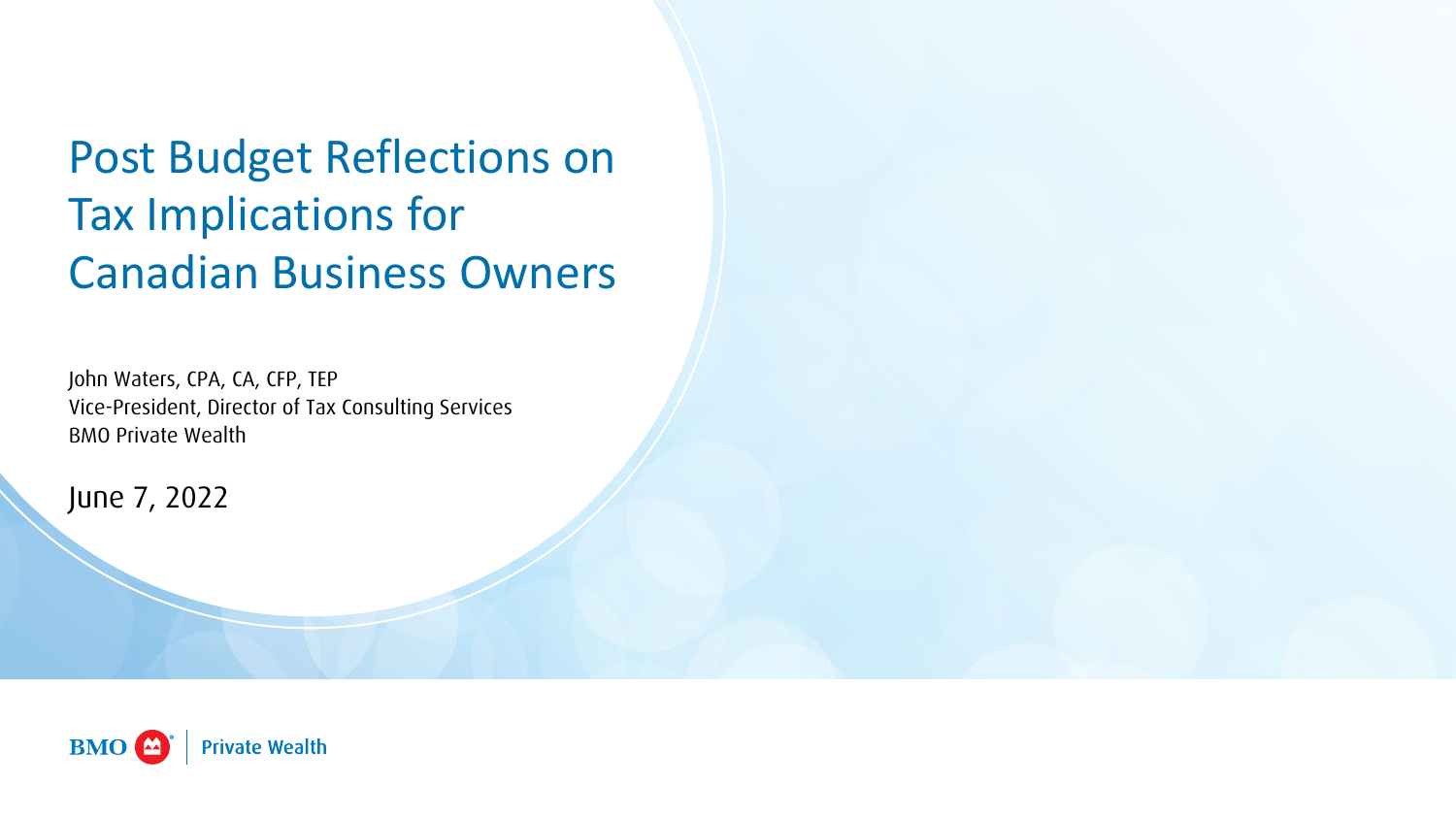## Federal Budget Highlights

- No changes to Capital Gains Inclusion Rate
- No broad-based personal or corporate tax rate changes
- Main Focus on Housing Affordability and Supply:
	- Tax-Free First Time Home Savings Account ("FHSA"); and
	- Residential Property "Flipping" Rule
- Most changes expected pre-announced in Liberal election platform

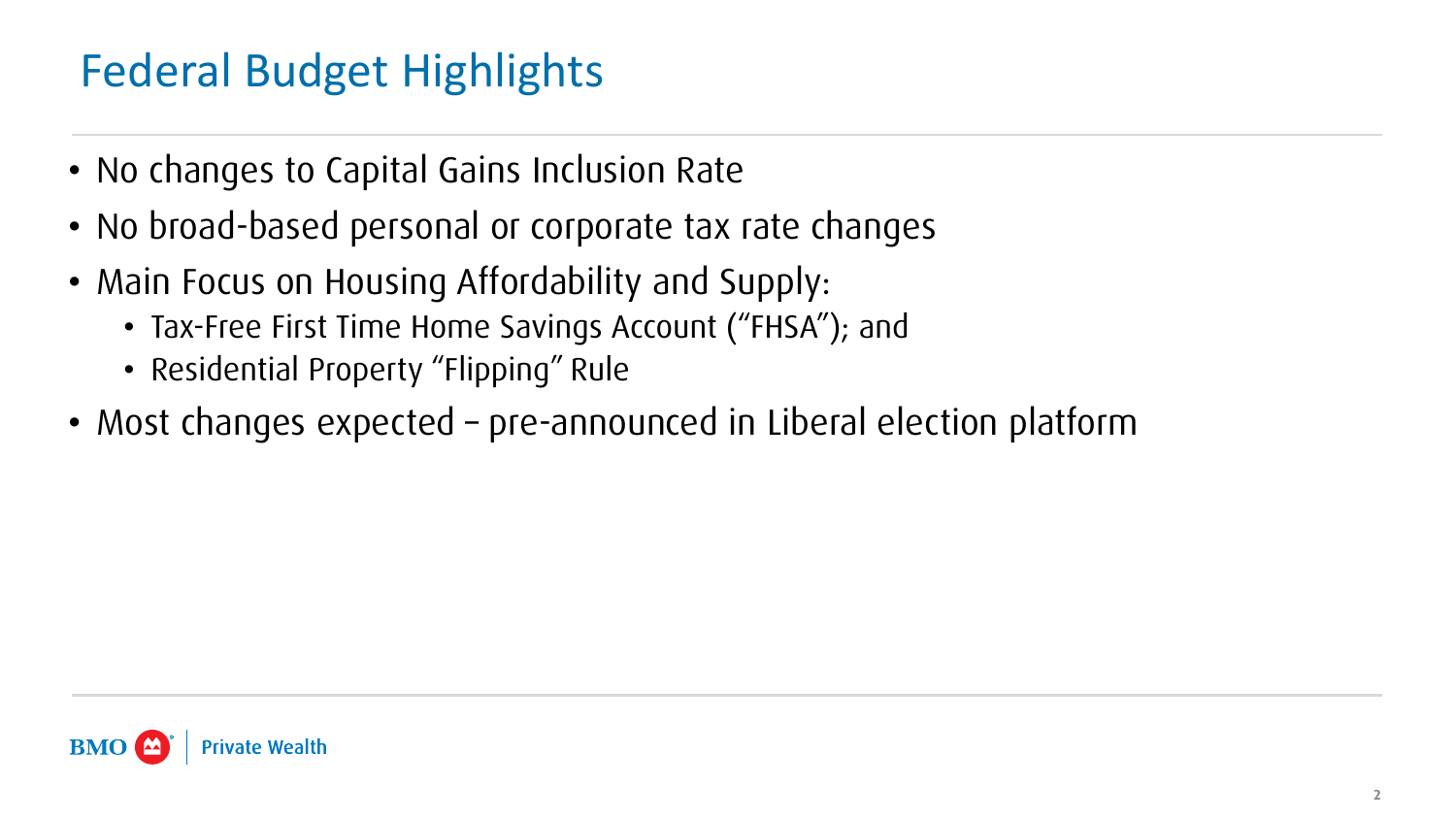#### Small Business Tax Measures

- Non-CCPC Planning
	- Introduce "Substantive CCPC" rules to curb planning seeking to achieve tax-deferral for corporate investment income.
- Small Business Deduction
	- More gradual phase-out for larger private businesses (\$15MM of taxable capital to \$50MM).
- Explore tax structure for Employee Ownership Trusts
	- Proposal to create a new, dedicated type of trust in the income tax legislation to support employee ownership.
- Intergenerational Share Transfers (Bill C-208)
	- Defer amended tax legislation until fall, following further consultation.

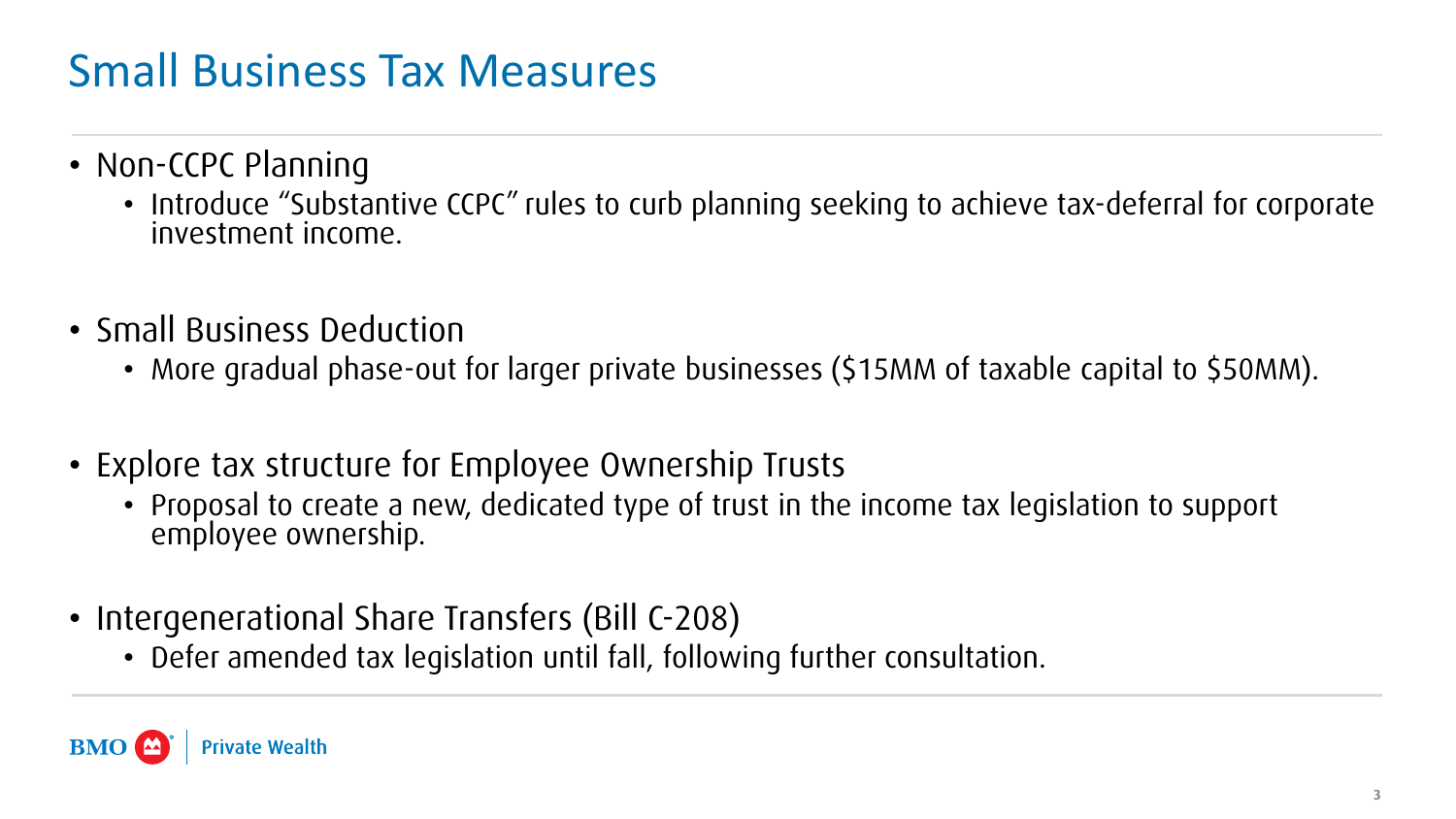## Inter-Generational Transfers of Family Businesses

- Generally, sale of incorporated business results in a capital gain, potentially eligible for Lifetime Capital Gains Exemption ("LCGE").
- However, if sale made to corporation controlled by a non-arm's length person (family member), certain<br>anti-avoidance ("surplus stripping") tax rules often convert capital gain into a taxable dividend (subject to<br>higher t
- Federal government acknowledged unfairness in 2019, but no action until late June 2021 upon Private Member's Bill C-208 receiving Royal Assent:
	- Allows consistent capital gain treatment for related parties, provided certain conditions are met.
- Department of Finance concerned about limited safeguards to prevent abusive tax avoidance:
	- Acknowledged Bill C-208 legislation is effective as of June 29, 2021;
	- Will amend to remove "loopholes" to allow only genuine business transfers, but amendments will not be retroactive; and
	- 2022 Federal Budget announced consultation process (until June 17, 2022) with draft legislation expected this fall.
- Result: Uncertainty for Business Owner clients re "genuine inter-generational share transfers"
- See BMO publication: [Tax Relief Proposed for Intergenerational Transfers of Family Businesses](https://intranet.bmogc.net/wealth/portal/wealthplanning/Documents/Planning%20Resources%20Canada/Tax%20Planning/Businesses/21-1926%20ID5550%20Tax%20Relief%20Proposed%20for%20Intergenerational%20Transfers_Ev3_ACC.pdf)

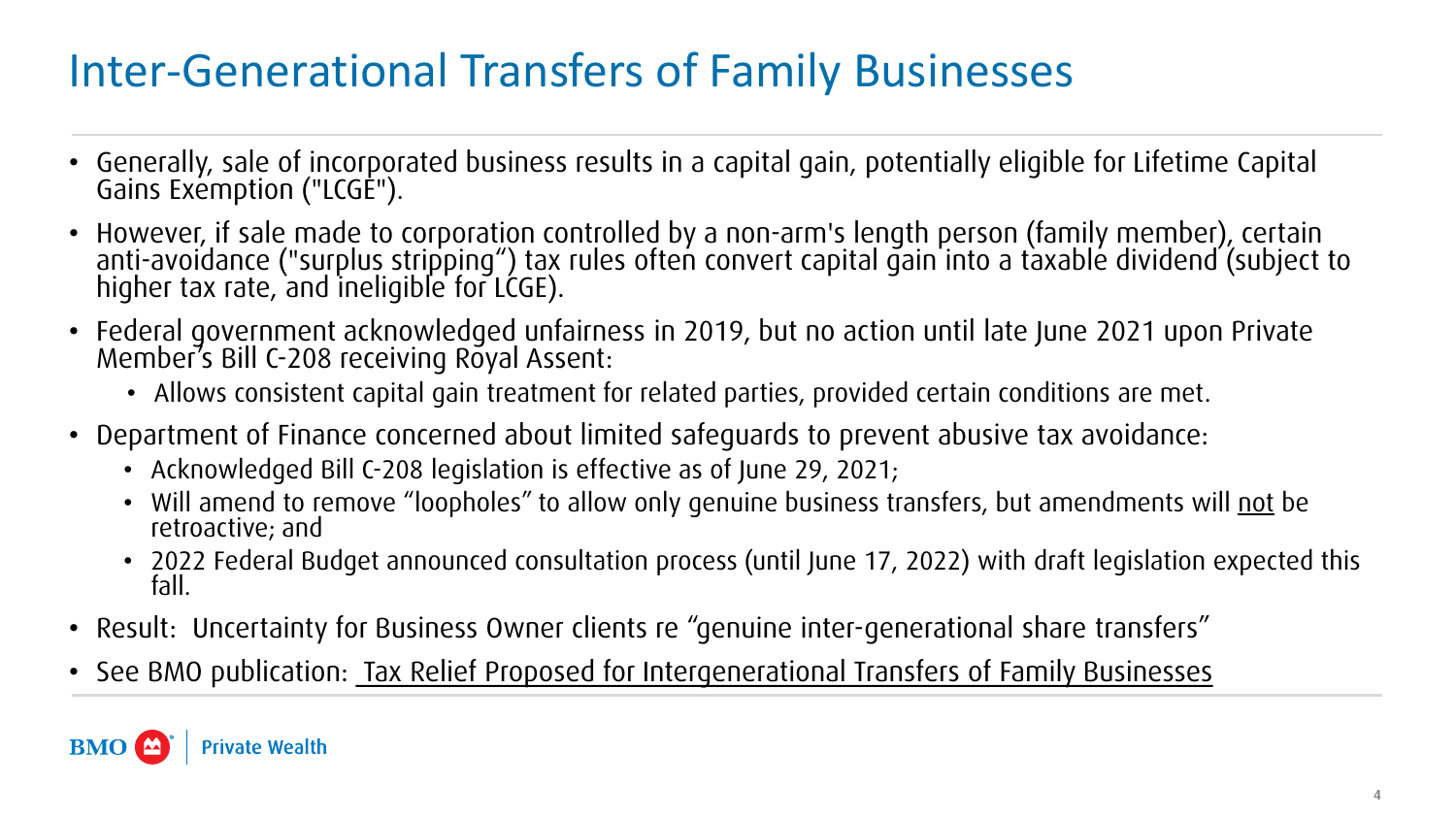#### Other Notable Budget Measures

- Commitment to examine new Alternative Minimum Tax ("AMT") regime
- Corporate Beneficial Ownership Registry
- Review of Employment Insurance ("EI") system
- Increased Disbursement Quota for charities:
	- From 3.5% to 5% (where investable assets > \$1MM).

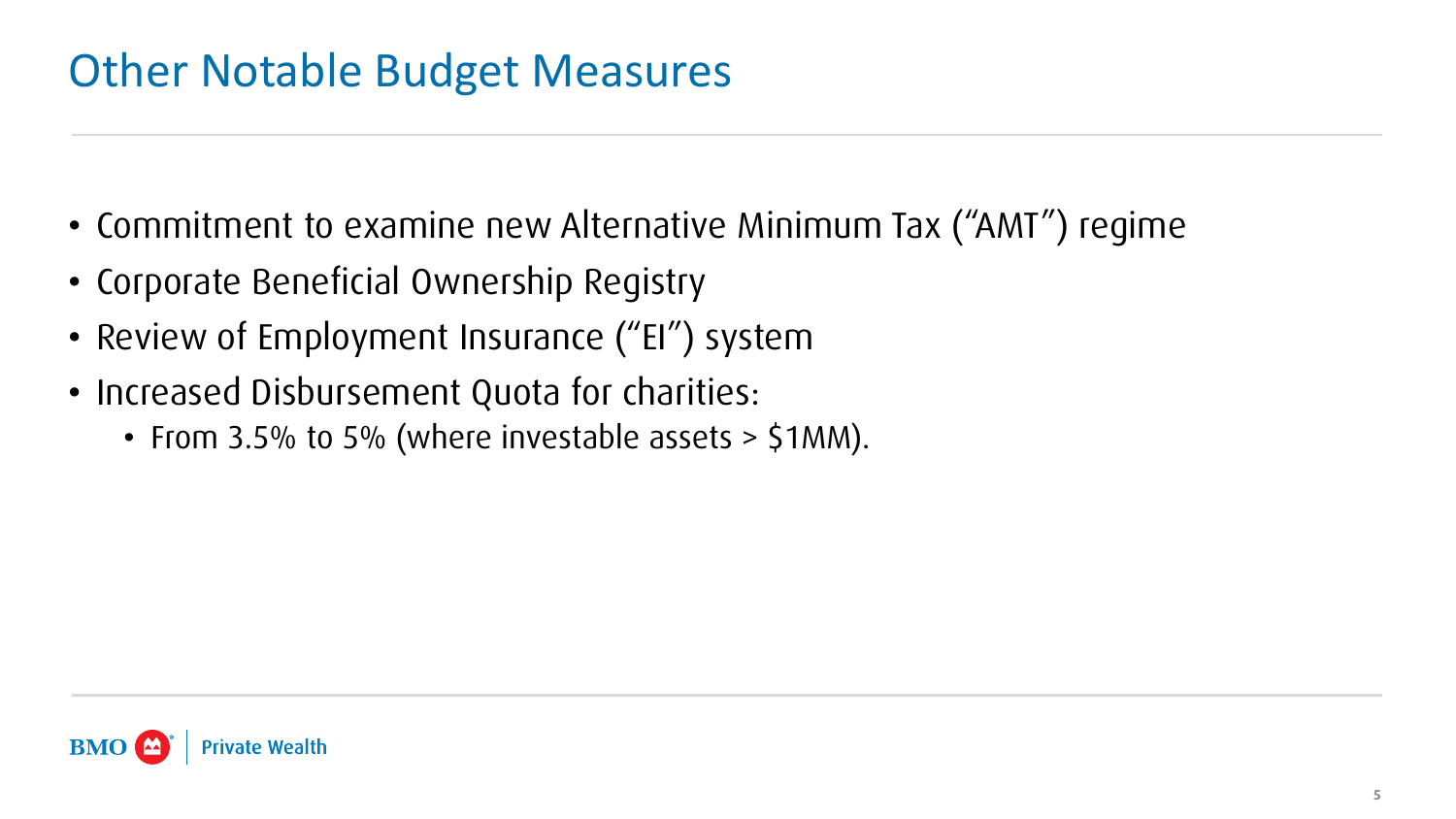#### Other Considerations

- End of Pandemic Relief programs
- Outstanding Election platform proposals include:
	- Career Extension Tax Credit to help seniors who wish to remain in the workforce; and
	- One-time tax deduction for Health Care professionals to assist with costs of setting up a new practice.

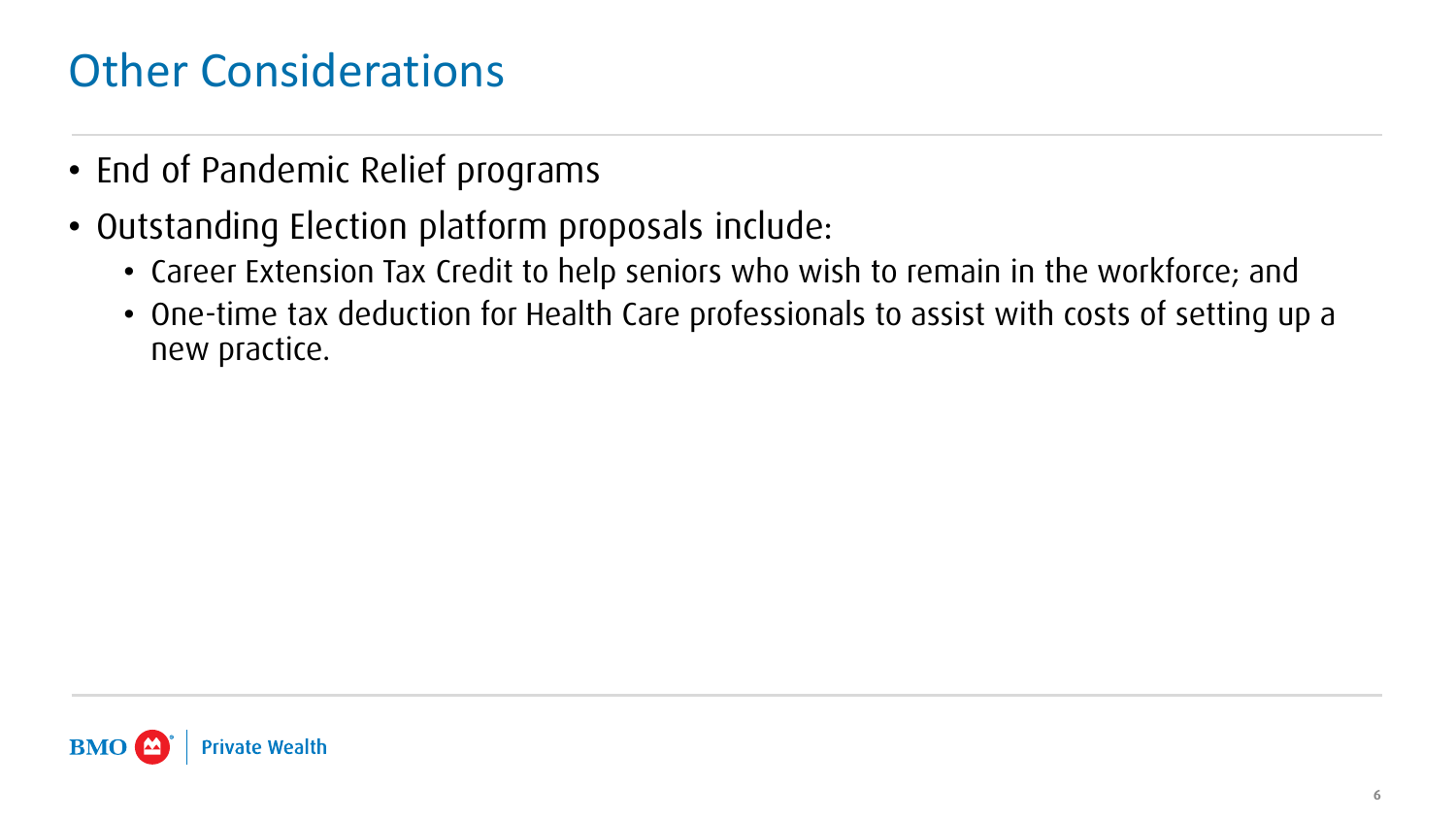# Thank you

#### John Waters